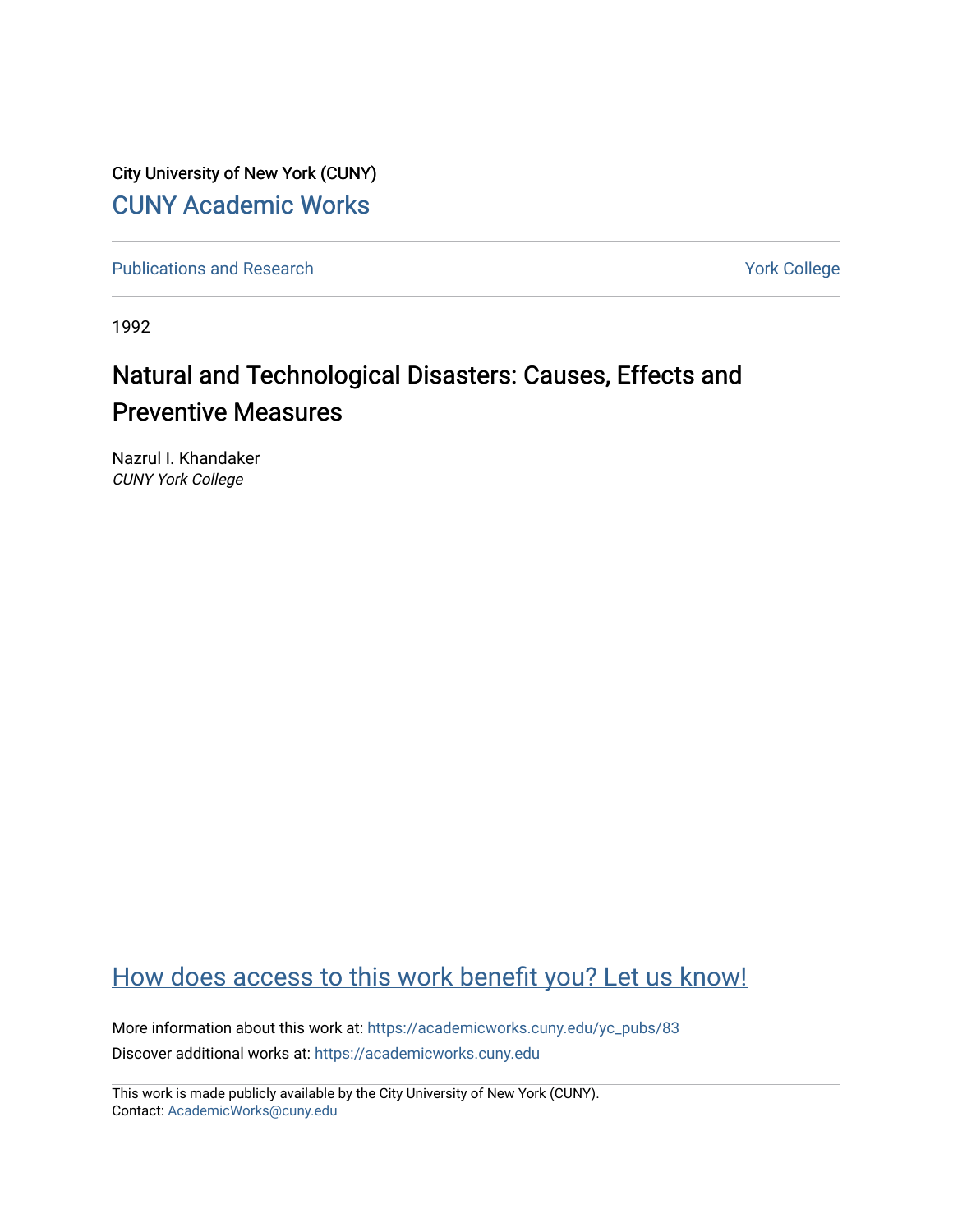*Natural and Technological Disasters<sup>.</sup> Causes, Effects and Preventive Measures.* Edited by S.K. Majumdar, G.S. Forbes, E.W. Miller, and R.F. Schmalz. © 1992, The Pennsylvania Academy of Science.

# *Chapter Thirteen*

# **NATURAL CALAMITIES DUE TO FLOODING AND CYCLONIC STORMS: BANGLADESH**

# **NAZRUL I. KHANDAKER·**

Geology Department Lafayette College Easton, PA 18042-1768

# INTRODUCTION

Bangladesh, meaning land of Bangladeshis, is a small country with an area of 88,000 square kilometers and home for 110 million people. Bangladesh, formerly known as East Pakistan, became an independent and sovereign country on December 16, 1971. It is surrounded by India to the east, north, and west. Burma fringes a narrow tip of the southeast border while the south is open to the Bay of Bengal (Figure 1). Bangladesh is located between 20° 35' N to 26° 40' N latitudes and forms a part of the subtropical Asia with semihumid climate. The annual rainfall ranges from 130 cm to 575 cm; however it can reach up to 800 cm in the northeastern region of the country. Most of the precipitation occurs during the monsoon season, May to October.

Bangladesh is a riverine country and forms a major portion of the Bengal Delta, one of the largest deltaic complexes m the world. The mighty Ganges-Brahmaputra drainage system, one of the largest in the world, is responsible for the delta-building activity. It is one of the most-densely populated countries in the world and, similar to other developing nations in southeast Asia, is overburdened with complex socioeconomic problems. In addition, Bangladesh is particularly frequently subjected to natural calamities due to flooding and cyclonic storms.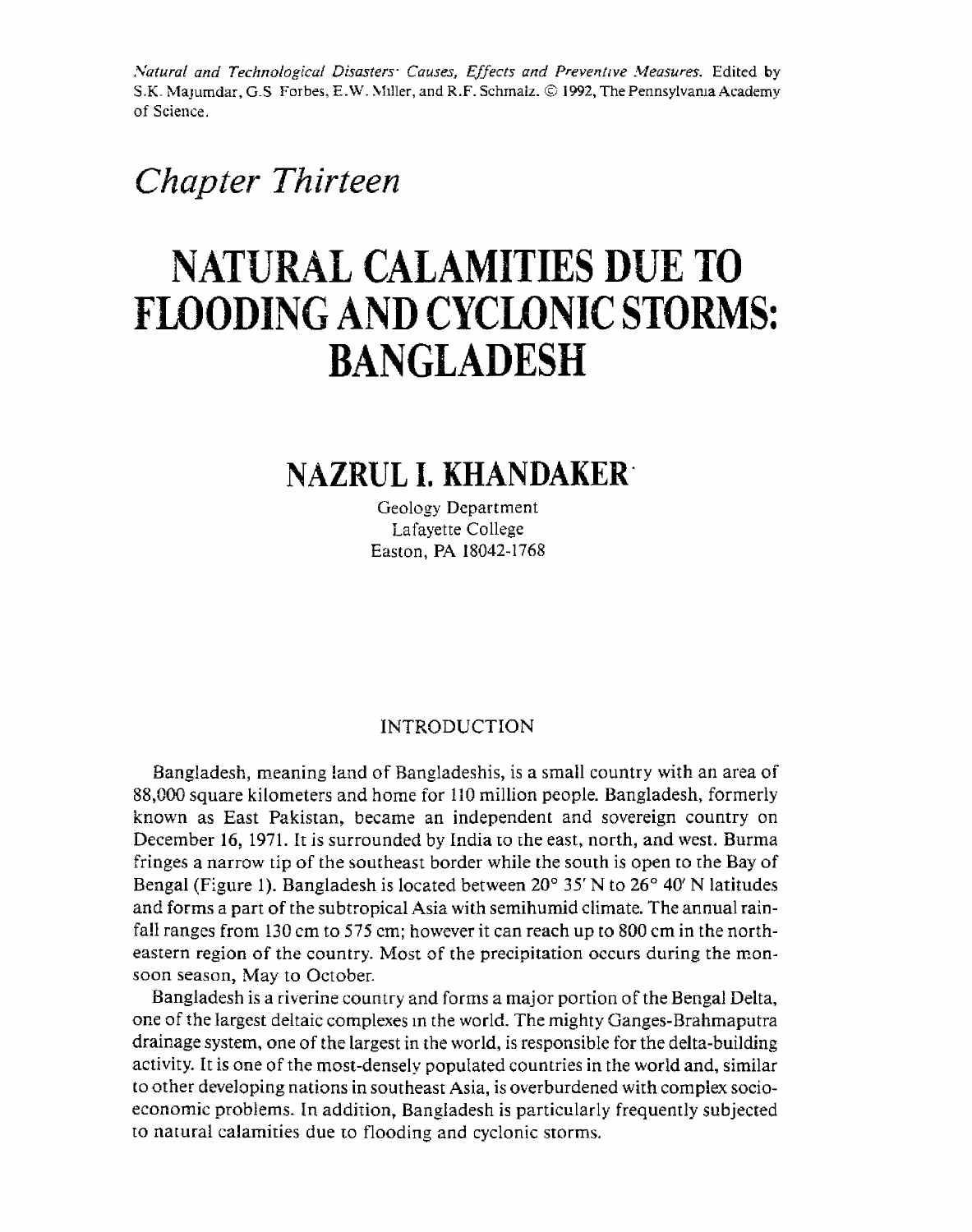Currently, the country is constantly experiencing frequent catastrophic and high· magnitude flooding and cyclonic storm events. Warm, moist, maritime, airmasses associated with excessive precipitation cause severe local flooding. Sometimes daily precipitation can reach up to 50 cm and make it impossible for adequate drainage in an otherwise flat terrain. The total inability of the large rivers to contain very rapid and extremely high discharge from the upstream region causes severe flooding in this region. *Besides the rapidly growing demographic trend (almost 2 percent every year since 1970) and food shortage, these floods and cyclonic storms constitute the major national problem.* Nowadays, flood and cyclonic storm~induced disasters are becoming international crises since the country is unable to effective-



FIGURE 1. Physiographic map of Bangladesh and adjacent countries. Quaternary Sediments: mostly deltaic-floodplain sediments (younger than 1.5 million years); Highlands. composed of pre-Quaternary and older rocks GK: Ganges-Kobadak Project. (With permission from Morgan & Mcintire, 1959)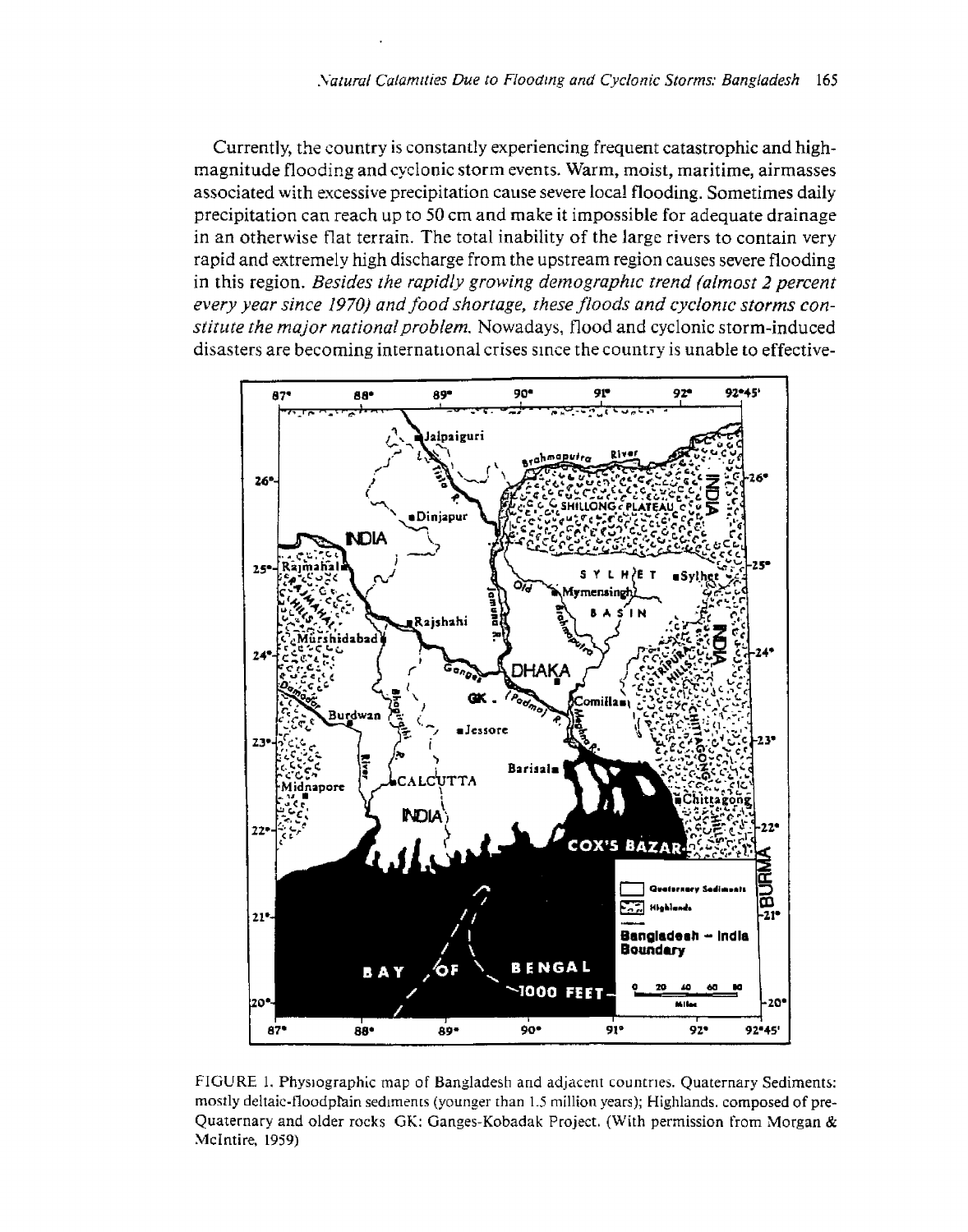ly respond to these natural calamities alone. About 1/3 of the total country is annually flooded. Excessive and long-term flooding events, sometimes lasting for several weeks, inundate almost 3/4 of the country (1973 and 1988). Similar flooding happens in several regions in South Asia, but the effects are not always disastrous. Ironically, without the annual deposition of organic-rich silts from the Ganges and Brahmaputra Rivers, intensive rice and jute cultivation characteristic of the country would be impossible.

## **CAUSES**

The primary causes for excessive flooding and cyclonic storms in Bangladesh can be attributed to several factors including, *climatic, geological, geomorphological, deforestation m the high Himalayas, and global warmmg trends.* 

# CLIMATOLOGICAL

The unique geographic situation of Bangladesh with respect to warm ocean water of the Bay of Bengal in the south and Himalayan Mountain belt in the north provides a critical control on the monsoonal precipitation in the country. This monsoonal precipitation is largely due to the effect of excessive heating over the higher Himalayas and inland deserts which force a strong onshore monsoon flow during the summer. The fundamental driving mechanism of this circulation is differential heating. The inland temperature attains a maximum compared to the surface ocean, which is relatively cooler and denser. The heated continental airmass having a lower density than cool ocean airmass results in an ascending current over the land and an onshore flow in which denser ocean airmass pushes against the lighter air inland. The magnitude of the ascending and onshore circulation of airmass is determined by the degree of heating of the higher Himalayas and inland deserts. In addition, the close proximity of the region to the very warm surface waters of the Bay of Bengal contributes very high moisture content to the onshore airmass. As the warm moist air rushes inland it is forced to rise where it encounters the topographic barrier posed by the mountains. The rising air mass cools, which results in condensation, cloud development, and heavy rainfall. Orographic lifting coupled with the development of cyclonic storms, produces tremendous rainfall intensity which ultimately leads to flash flooding. Hence, flooding is an integral part of the climate of Bangladesh largely because of its characteristic geography and topography<sup>2, 3, 4</sup>

# GEOLOGICAL

Geologically, Bangladesh is a very recent landform, emergent since Holocene (10,000 years ago) time. Bangladesh constitutes about 80 percent of the Ganges-Brahmaputra delta. It is generally a featureless plain with elevation ranging from near sea-level to 10 m for most of the country. The southeastern and northern part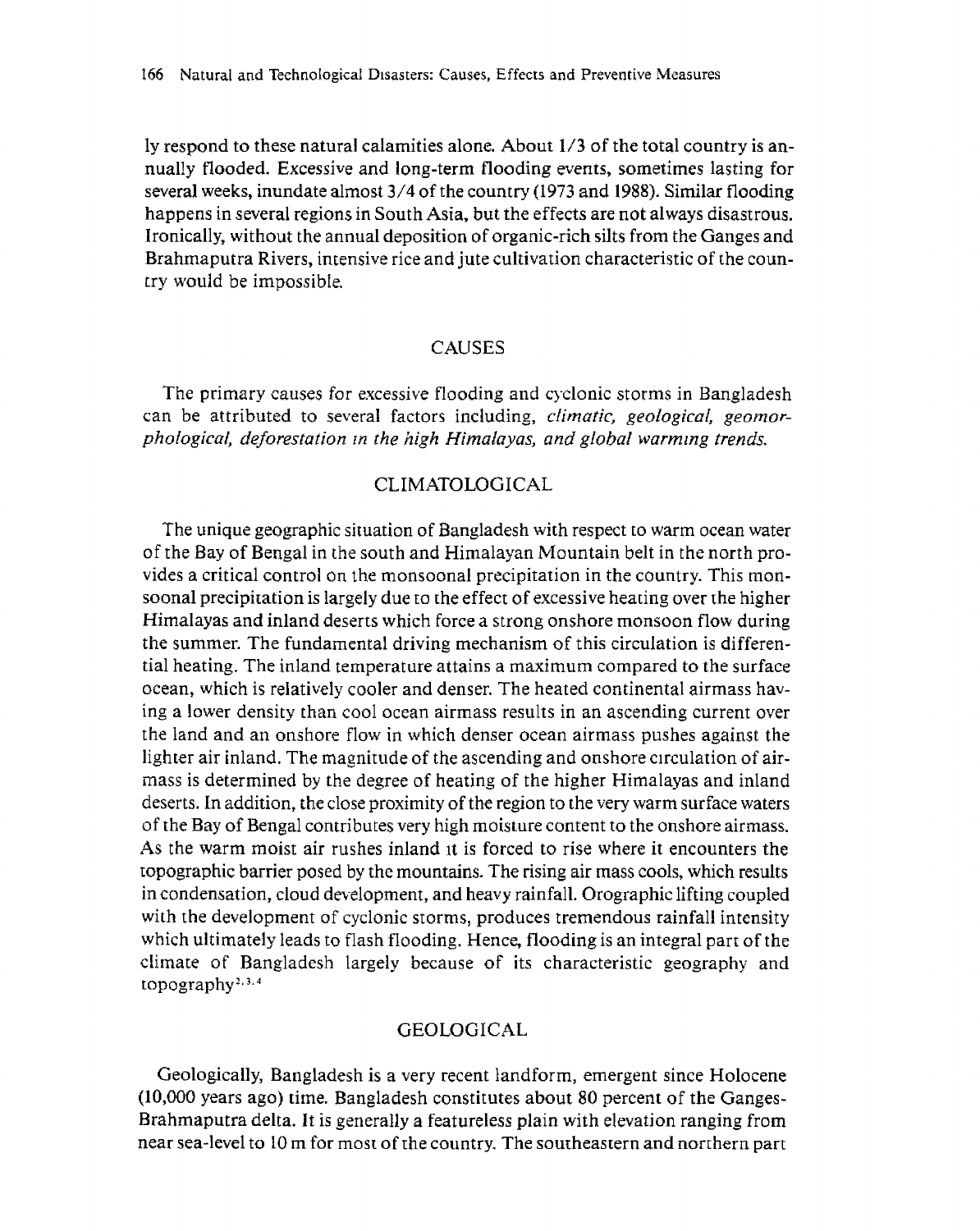is dominated by an elevated region (175 m above mean sea-level). An enormous accumulation of deltaic to floodplain sediments, mostly less than 3.5 million years old, and on the order of  $15,000$  to  $17,000$  m thick, constitutes the basin-fill.

Geologically, most of the northwestern and southeastern regions of Bangladesh are neotectonically active (indicating current tectonic activity). Recent structural modification of these deltaic and floodplain sediments are expressed in the form of raised stream terraces, shifting stream courses, unique drainage patterns, and seismic activity (Figure 1), Two meters of Holocene uplift over an extent of more than 2000 km<sup>2</sup> in the northcentral region of Bangladesh has been documented by recent study. 5 • 6 This northcentral region is situated within the previously documented geologically active zone (Figure 1) which roughly follows the trend of the Jamuna-Padma-Meghna river sysrem. This evidence poims either to a subsiding basin or to a single major fault at depth. *<sup>5</sup>*

# GEOMORPHOLOGICAL CONSTRAINTS

#### *Drainage patterns and behavior*

The present Brahmaputra River, west of the Madhupur Tract (Figure 1). now known as the Jamuna River, has shifted course dramatically during the recent history. During 1792 and about 1830, the Brahmaputra River, now known as the old Brahmaputra River, shifted westward about 100 km from the east of the Madhupur Tract. During higher flood events, overflow is still diverted into the old Brahmaputra and enables the two rivers to flow at the same level. Changes in the courses of the Ganges and Brahmaputra rivers across the northcentral region of Bangladesh during the last few hundred years can be attributed to faulting and resultant tilting of fault blocks. This remarkable channel shifting is accentuated by lateral migration with some minor channel switching and a prominent avulsion m the last 200 years.;· 7 Coleman (1969) concluded that the change in course took place gradually due to increased flood discharge, faulting, or a combination of both. 8 The avulsion (shifting) resulted in a maxim um channel displacement of 100 km westward.

The unique nature of drainage patterns, especially complex braiding (characterized by extremely variable discharge, high width-depth ratio, easily erodible banks, and formation of sandbars within or across the main channel which results in the development of a network of interlacing channels separated by bars or islands) associated with most of the rivers in northcentral Bangladesh directly influence the flooding phenomenon. The characteristic channel pattern in the Brahmaputra River reflects the interaction of the hydrologic regime, sediment supply, grain size, and slope.<sup>9</sup>

#### *Variable discharge*

The Brahmaputra River is 2840 km long and drains an area of some 380,000 km<sup>2</sup>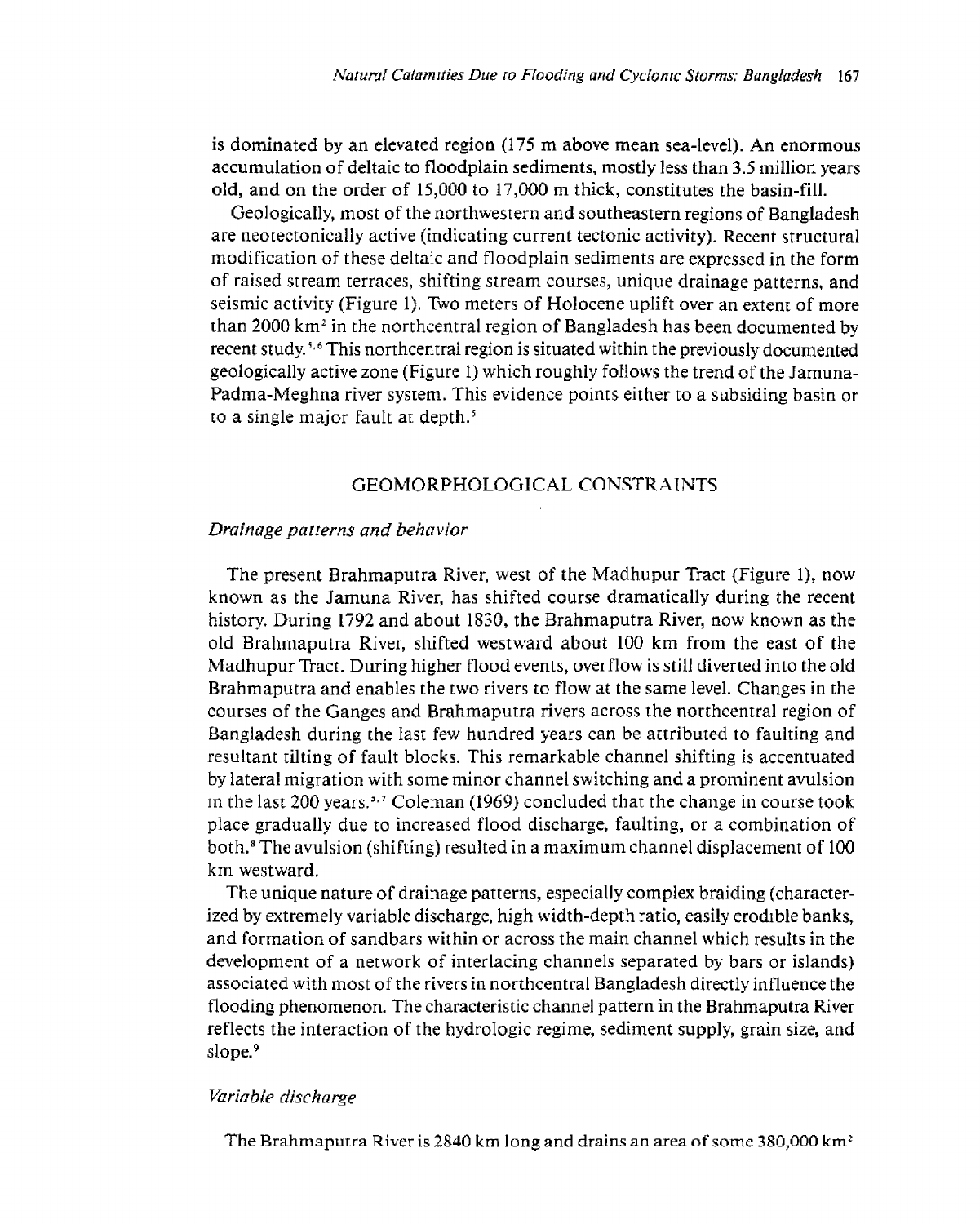from Tibet to the Bay of Bengal. The maximum discharge recorded in 1984 (September 18) was  $75,700$  m<sup>3</sup>/sec; the minimum discharge also in 1984 (February 20) was 3,950 m<sup>3</sup>/sec.<sup>9</sup> The large variability in discharge results from the variable seasonal monsoon rains. High discharge condition may last for six to eight weeks and could cause pro!onged overbank flooding. The overbank flood in 1973 had lasted for eight weeks. The Ganges-Brahmaputra river systems carry about 2 billion tons of sediments denuded from the higher Himalayas over Bangladesh." ' 8 Very high suspended sediment loads (4,544 ppm) characterize the Brahmaputra River $^{\scriptscriptstyle (1112)}$ High-sediment yield coupled with shifting courses and frequent bank collaose also trigger major flooding.

#### *Formation of sandbars*

Formation of sandbars, the large width and depth of the channel, and higher rate of bottom siltation exacerbates to the flood event during the monsoon periods. The unique developmenr of sand bars due t0 high sediment-load and bank collapse along and within the channel provide an additional constraint on the flow-path. Morphologically, these sandbars constitute around 53 percent of all deposition within the main river.<sup>9</sup> Development of sandbars within the main channel drastically reduces the depth of the main channel, decreases the stream velocity, and promotes overbank flooding.

In addition, bottom siltation and clogging of city sewage or underground drainage networks by plastic bags or nondecomposible garbage were one of the reasons the city of Dhaka (Figure 1) was severely flooded in 1988.

# DEFORESTATION

Extensive deforestation in the upstream areas is considered to be an integral factor in increasing the frequency and magnitude of flood events in Bangladesh.<sup>11</sup> Deforestation decreases infiltration and increases the runoff generated by any precipitation event, and therefore may lead to unprecedented flooding. Deforestation enhances loss of topsoil which in turn promotes siltation in riverbeds. Largescale deforestation in Nepal (source of the Ganges) and Assam (upstream Brahmaputra) has been going on for several decades. In addition, within the territorial limit of Bangladesh, total forest area rapidly declined from 25 percent to a mere six percent in the last several decades.

Rapid urbanization, demand for more ploughable land, and reliance on wood as a convenient source for energy, all pose a dangerous threat on the rapidly perishing forest resources of the country. The adverse effect of deforestation on the ecology, particularly the declining population of the Royal Bengal Tiger in the Sunderban mangrove forest is well-known, and has been ciced as one of the primary causes for the diminishing population of this royal beast.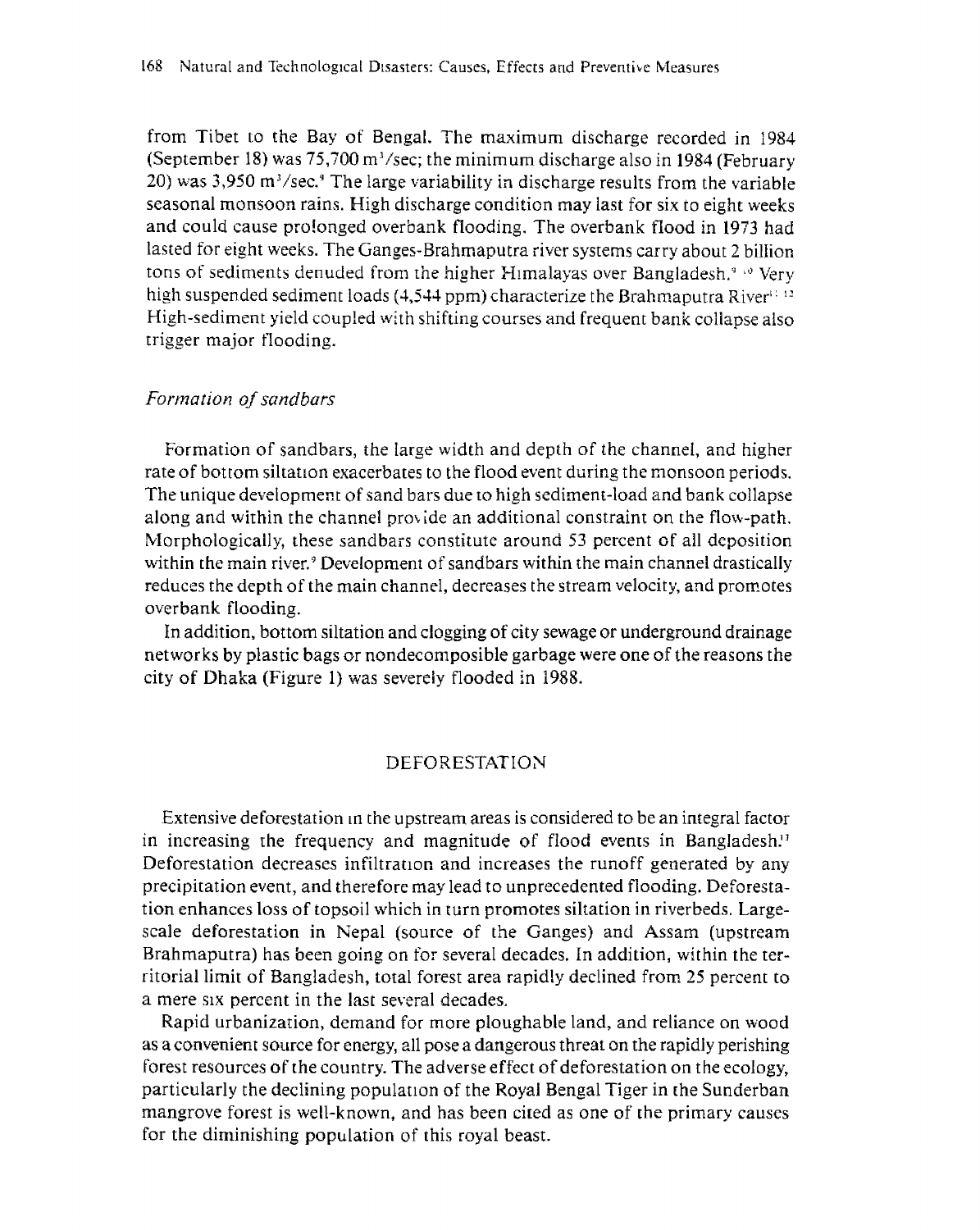## GLOBAL WARMING

A very significant factor pertaining to frequent flooding in Bangladesh may be attributed to the global-warming connected with the greenhouse effect. A gradual warming trend is believed to be global in character, based on the average temperature records from 1800 to the present.' This warming trend, seems to be compatible with greenhouse scenarios predicted b) computer simulations. The effect of global warming on the existing air-circulation and precipitation patterns, and characteristic vegetation zones could be far-reaching and can easily disrupt a wide range of human and natural systems. Other effecrs. especially rise in sealevel due to increased melting rates of glaciers in the mountainous region, can inundate a large portion of the lowlying areas. This would definitely be devastating for coastal regions of Bangladesh and Maldives<sup>13</sup>.

A sea-level rise of ten meters would leave three quarters of Bangladesh permanently under water'. Furthermore, its effect could be devastating on crops and human settlement on low-lying coastal regions. Melting of glaciers m the high Himalayas coupled with unusual precipitation and rapid deforestation rates are believed to be the primary causes of unprecedented flooding in Bangladesh during late monsoon of 1988. This late monsoonal flood inundated almost the entire country for six weeks, caused loss of human lives (officially 2000 people died), and heavy damage to roads and highways, houses, autumn crops, and livestock. It is quite apparent that the recurrence interval of higher magnitude flood events is being shortened considering eight of the world's ten worst floods severely affected Bangladesh in the last century.<sup>14</sup>

## CYCLONIC STORMS AND CAUSES

The most dramatic natural disasters in South Asia have been associated with cyclonic storms: These cyclonic storms originate in the late summer over the oceans of southeast Asia when water temperatures considerably exceed 27°C, the critical minimum for tropical cyclones to form. Once formed, the storms travel across the Bay of Bengal, guided by the Upper Air Easterlies. The Bay of Bengal acts as a funnel, and if the curved path of the storm brings it across the coast of Bangladesh, the most populated parts of the flat islands, large-scale catastrophic disaster can occur! Some of the flooding in Bangladesh owes Its origin to the sea. Bangladesh is particularly susceptible to such floods because much of the terrain is less than 10 m in elevation above sea level.

Storm surges, associated with cyclones, are capable of raising sea level temporarily by three meters or more<sup>.</sup>. In 1970, 1988 and 1991, for example, this led to the inundation of coastal regions. This effect, known locally as Gorki or tidal bore, caused not only loss of life on a colossal scale but also long-term damage to agricultural laad through salinization, The recent cyclonic storm happened on April 30, 1991, severely destroyed the seaside town of Cox's Bazar and nearby islands, where 95% of the houses were completely destroyed (Figure l}. These islands and cyclone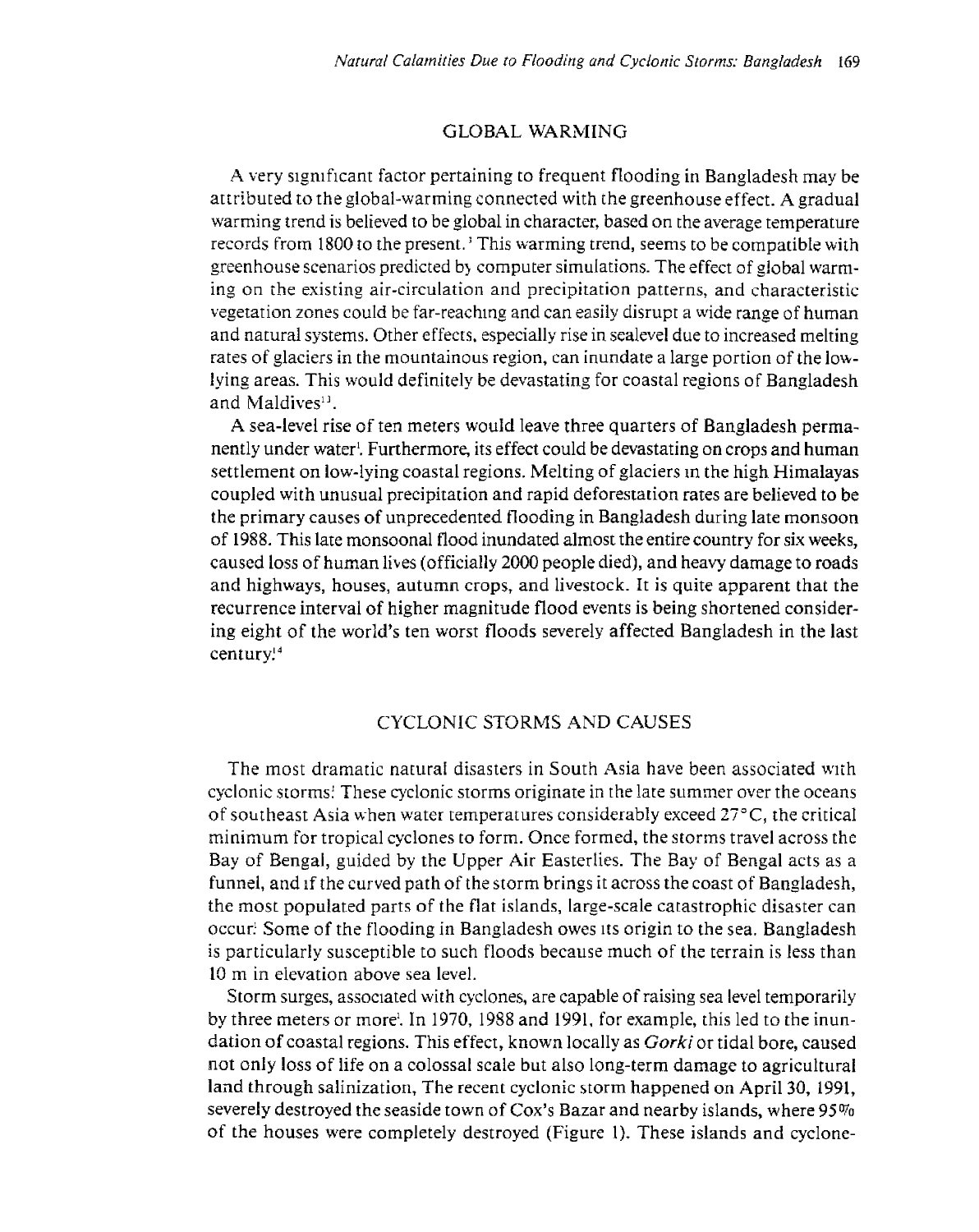affected continental region, are home to ten million people. The cyclone had struck during a full moon and high tide. 100,000 fishermen had been out in the sea and became the victims of the voracious tidal bore. Official estimates put the death toll around 125,000. Ten million people remain homeless. Of the ten million people, four million are classified as "in immediate risk"!<sup>4</sup>

Fishermen lost their precious and hard-earned fishing fleets. Nearly one-tenth of the country's population live in che area and helplessly experienced the merciless effects of the storm. Cyclonic winds reaching up to 230 km/hour levelled most of the mud and straw huts. Prior warning systems in the form of megaphones and beating drums were sounded. Fortunately, hours before the cyclone hit, several thousand people took shelter in some of the sophisticated cyclone shelters built on threestory-high columns.

Similar tidal-storm surges have also wreaked havoc in other parts of South Asia. Some of the atolls of the Maldives, situated in the southern Indian Ocean, have been completely inundated, resulting in total loss of life and destruction of the island habitat!<sup>4</sup> This recent crisis compares closely with the 1970 cyclone in Bangladesh that claimed 0.5 million lives. The catastrophic disaster of November 12, 1970 will long be remembered. Sea level rose by over two meters in close proximity to the low pressure zone and where onshore winds pile up water against the shore. The sea surge coincided with very heavy rain and hurricane winds. Cyclonic storm-induced wind speeds reaching up to 240 km/hour triggered a tidal wave of up to nine meters in height. This tidal wave approached the nearby densely populated, low-lying, coastal islands situated near the mouth of the Ganges delta. The early warning system for cyclones was largely ineffective, and, without the protection of a sea wall or shelter, tens of thousands of people had nowhere to flee. Official estimates put the death toll as high as half a million!

# CONSEQUENCES OF FLOODING

The disastrous effects of flooding on the country's economy, human lives, agriculture, communications, livestock, and properties are numerous. Encroachment of salt water associated with the 1970 and 1991 cyclonic storms into the coastal surface and subsurface water ruined drinking supplies and thousands of acres of rice crops which were almost ready for harvest. These coastal areas are well known for their shrimp farms, seafish, and salt industry. Contamination due to seabrine on these coastal sites is long-ranging and it might take several years before these. areas can be profitably utilized again. Frequent failures to harvest or raise crops due to flood damage place the country on a tremendous hardship when there is not enough food to support the entire population in the first place. Very often, food grains stored in private sectors are damaged due to excessive flooding. Disruption of communications further worsens the situation. Most of the roads especially semipaved or unpaved village roads which are the major hnk to the nearby towns or markets, are washed away and even make it extremely difficult to distribute relief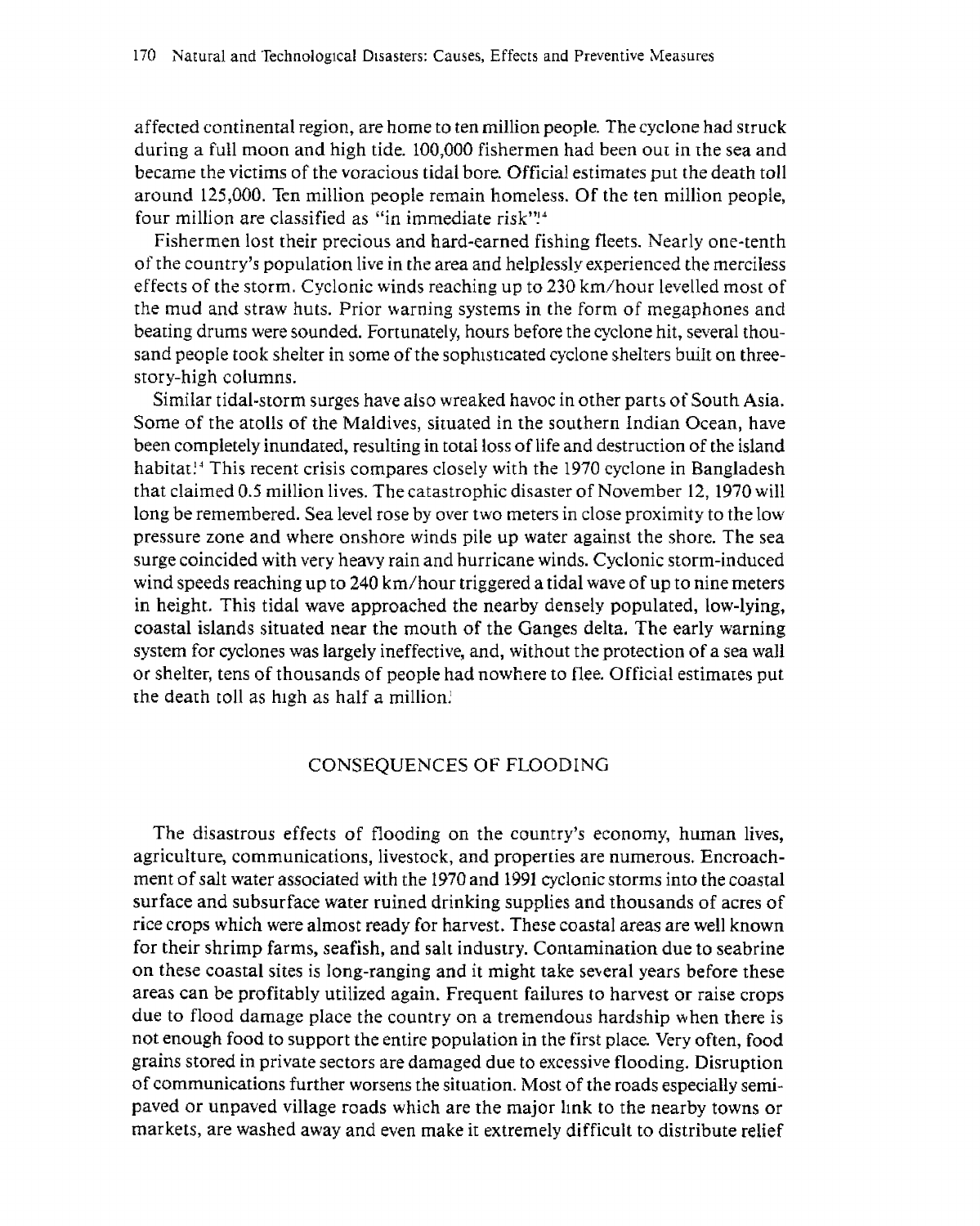goods *w* rhe omlying areas of the country. Diseases such as cholera, typhoid, and dysentery spread as epidemics and take a heavy toll on human lives. Extreme shortages of safe dnnking water during flood stages also add to the epidemics.

# LONG TERM SOLUTION

Flooding and cyclonic events and their resultant consequences in Bangladesh are clearly connected to several factors including *climatic, physiographic, geologic, demographic, global climatic change, and international situations.* Any long-range planning to address these natural hazards requires complete understanding of each of these cmical componems. Educating people about the havoc of cyclonic and flooding events, building sophisticated shelters, creating emergency food storage to circumvent any catastrophic situation, establishing a well-organized relief force, and implementing effective warning systems through radio and television, will perhaps, substantially reduce the loss of human life and livestock. Damage to drinking water, crops, shrimp cultivation, and salt pan are more difficult to overcome.

Currently, large-scale flood-prevention measures include the Ganges-Kobadak project (see Figure 1) situated in the north-central part of the country. The project is designed for flood control, irrigation, and drainage<sup>15,16</sup> This project, built in the 1960's in the Kushtia District, is fed by the water drawn from the Ganges River, the second largest river flowing into Bangladesh (the Brahmaputra being the largest). An intake channel receives pumped water from the Ganges River.

The Ganges-Kobadak project is also designed to partially help irrigate land during the drier months of February and March when the discharge through the Brahmaputra-Ganges system is the lowest (3,950 m<sup>3</sup>/sec compared to 75,700 m<sup>3</sup>/sec in September). 9 During the months of February - April, the north-central portion of Bangladesh faces a near drought condition when the surface runoff as well as precipitation is the lowest. Without adequate precipitation, aquifers in this region are not properly recharged. Groundwater pumping to meet the demand for water results in excessive drawdown and further worsens the situation. Eventually the underground water table drops deeper into the aquifer.

The initiation of this project has greatly improved the agricultural practices in the project area. Rice production, especially from high yield varieties (HYV) of rice, developed in the early 1960s, has been extremely fruitful. Other cash crops such as sugar cane, tobacco, wheat, and dal (lentils) also showed similar improved yields!<sup>7</sup>

A successful implememarion of rhis project will have a rremendous impacr on the socioeconomic situation of the country. However, like some other waterprojects in Bangladesh, the Ganges-Kobadak project has its engineering as well as bottomsiltation problems. Nedeco (1983) estimated a net 30 percent water loss since its initiation and ascribed this to infiltration and ineffective operational procedures! *s*  Other significant geotechnical problems related to the projects are uneven distribution of water to the adjacent agricultural plots and rapid siltation within the intake channel. Creation of several secondary intake channels and building of earth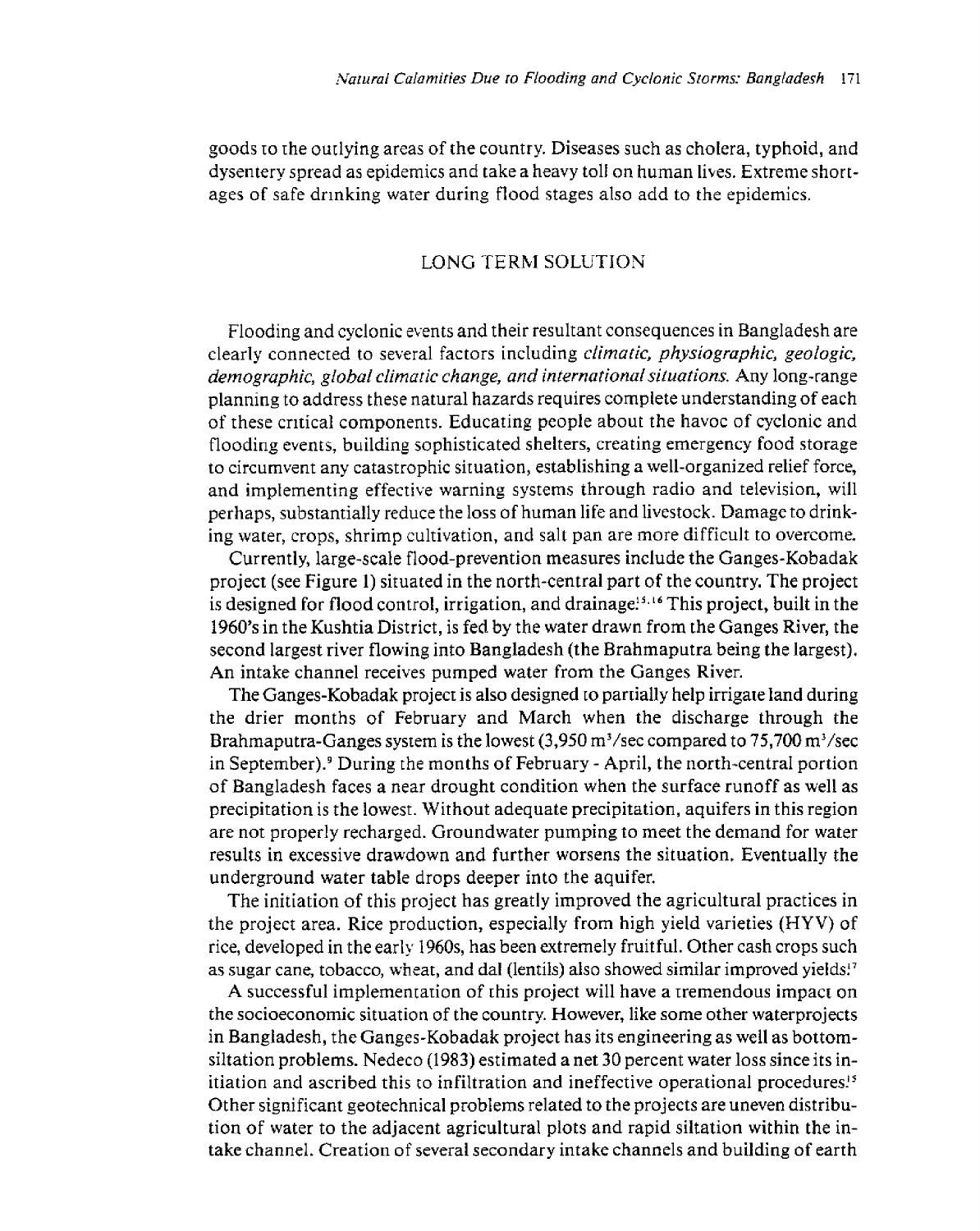dams along the channels have been recommended to overcome these geotechnical problems.<sup>3</sup> In addition, the expensive year round dredging will be a necessity for the successful implementation of this project.

#### *Regional Water and Forestry Management Policy*

Regional problems pertaining to waterpolicy and deforestation require effective participation of Bangladesh, Bhutan, China, India, and Nepal. This could be augmented by setting up a *multinational commission* to impose forestry management and water-flow regulations<sup> $13/19$ </sup> Bangladesh is trying to establish a regional water policy involving India, China, and Nepal. Complete participation and establishment of a multinational commission has yet to take place. So far, China has expressed its willingness for bilateral cooperation. In the interim, frequent dialogues between Bangladesh and India during the past several years have helped to ease the situation and a more congeniel water-treaty between the two countries seems very likely in the near future.

According to World Watch Paper 89, "an estimated 40 percent of the world's population depends for drinking water, irrigation, or hydropower on the **214** major river systems shared by two or more countries; 12 of these waterways are shared by five or more nations"! 3 Since the Ganges-Brahmaputra waterways are primarily shared by India, Nepal, and Bangladesh, the downstream users, particularly Bangladesh, have no effective means to solve flood problems alone and have to depend on cooperation of the upstream countries. Political disputes pertaining to water use rights have iong been a traditional problem and exist in virtually all parts of the world. Some of the critical components of these water disputes involve reduced water flow through dams constructed by upstream countries, water diversion, siltation of rivers, and flooding aggravated by deforestation and soil erosion!<sup>3</sup>

Any long-term measures directed towards preventing flood-induced caiamities require utmost cooperation among the neighboring countries within a particular drainage basin. Equitable distribution of this precious water resource is extremely crucial in terms of developing agricultural products, and in the transporting and proper marketing of these goods.

#### *Local preventive measures*

Local preventive measures include detailed morphometric analyses of the major and tributary river systems draining the entire country. Channel shifting, intricate braiding patterns, high sediment load, rapid growth of sandbars along or within the channels, and easily erodible banks contribute much to the flood problem. Understanding the river evolutionary pattern and providing a long-term solution to this problem requires close interaction between disciplines such as geology, meteorology, and water engineering.

Currently, the first phase of a detailed *Quaternary Geology Project* on Bangladesh has been complered under the joim sponsorship of che United Stares Geological Survey and Bangladesh Geological Survey. Prehminary published data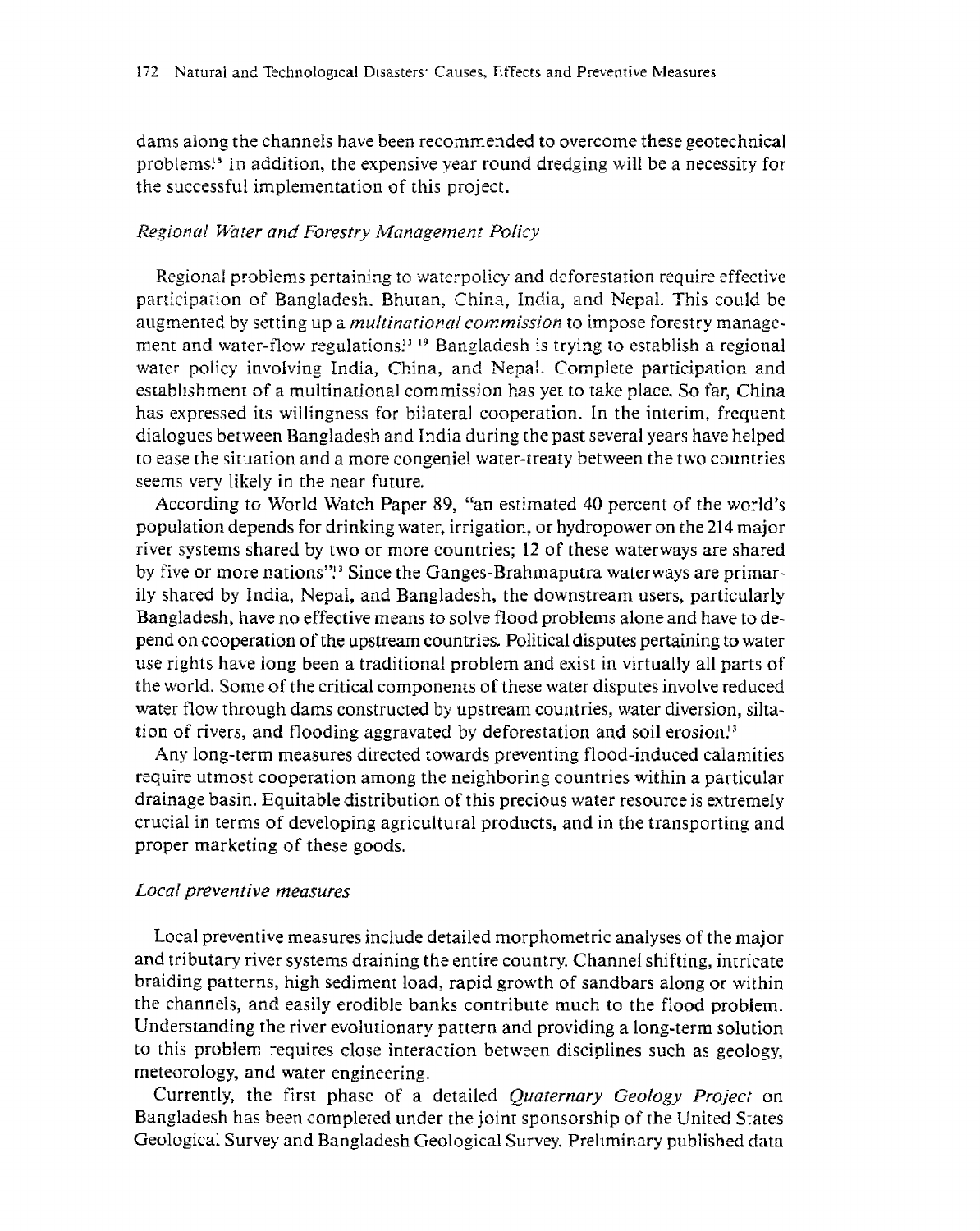strongly indicate neotectonic activity along the north-central part of Bangladesh where the major river systems enter the country. 6 Incorporation of this geological data into the climatological and water engineering data will improve efforts to predict flash floods and to cope with the incoming flood situation. However, an absolute solution to this problem has to be of *bilateral or multilateral nature considering the unique geographic entities of Bangladesh.* 

*Raptd population growth,* often cited as one of the primary causes in excessive loss of human lives, must also be considered in this context. In the last two decades, the population of Bangladesh has increased from 75 million in 1970 to 110 million in 1990. An increase of 35 million people over a period of 20 years has not only exerted tremendous pressure on the national economy, it has forced the farmers to utilize all the available land for rice production, irrespective of soil condition. Farmers lacking the knowledge regarding *crop patterns* and still using traditional agricultural practices are rendering some of the farmland *less productive.* This trend will be detrimental for the future food production in the country. Farmers need to be educated and made aware of this situation.

Increased rice production has not been able ro keep up with rapidly changing demographic patterns. Current birth-control measures are semi-effective and a very strong birth-control campaign must be undertaken as a positive step towards minimizing untold human suffering.

Discouraging people from living on recent floodplains will be a *futile exercise*  considering the present agro- and-socio-political system in Bangladesh. Building houses above the maximum flood event, construction of several reservoirs in the north-central part of Bangladesh, year round dredging of the major river systems and erecting earthen dams along the frequently threatened flood-prone regions will minimize the impact of flooding on the people. However, acquisition of land and availability of substantial amount of resources for the purpose of building reservoirs in the north-central part of Bangladesh remains a critical factor. External funding might improve the situation, yet relocation of thousands of people from the reservoir site to another locality will be an extremely difficult task to accomplish since there is hardly any uninhabited land m the country.

# CONCLUSIONS

Any long-term efforts towards sohing the present flooding problem in Bangladesh \vill certainly be a *monumental task* for the people and rhe government. Domestic steps including birth control, building several reservoirs in the northcentral part of the country, creating earthen darns adjacent to potential flood-prone areas, establishing emergency food and medical supply, building temporary shelter on concrele structures, and implementing an effective flash flood warning system will certainly minimize the colossal effect of this critical national problem on the economy and social-infrastructure of the country. However, any effective long-term policy to cope with the flooding problem in Bangladesh has to be of *bilateral or multtlateral dimension.*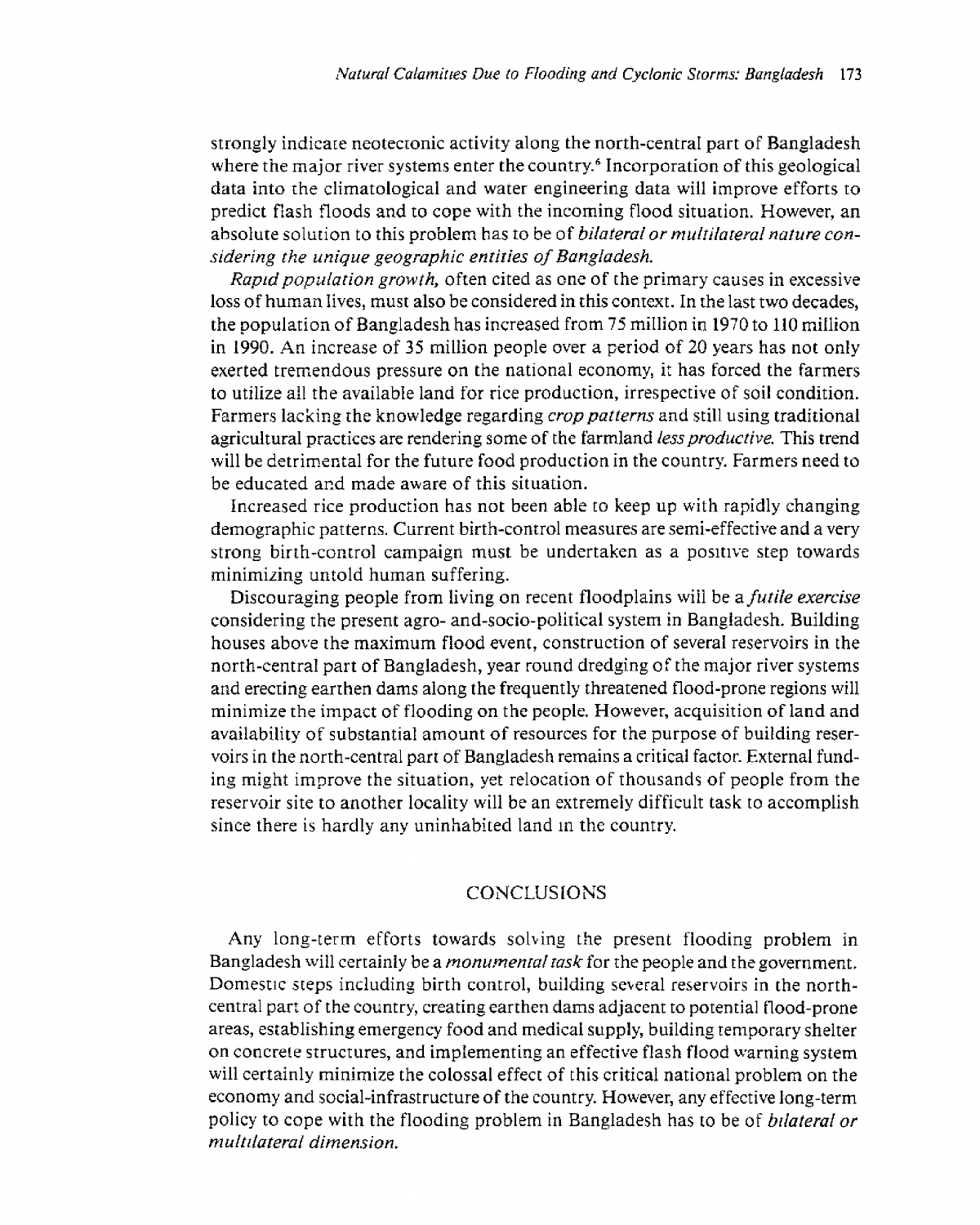Creating a *Flood Data Bank* and allowing free exchange of climatological, geological. and Landsat data among India, Bhutan. Bangladesh, Nepal, and China will help these countries to formulate a multilateral water policy, and understand individual problems and needs. With the current change in attitude toward and ease in initiating frequent political dialogues between these countries, especially China and India, Bangladesh should be highly optimistic for close participation of the neighboring countries in establishing a coherent and long-term water policy to prevent the negative outcome of the recurrent flooding situation. Finally, a sustainable long-term solution to this traditional national problem in Bangladesh will depend on the sincerity of the government, continued and amiable co-existence with the neighboring countries, and a stable political system.

# REFERENCES

- 1. Robinson, F. 1989. The Cambridge Encyclopedia of INDIA, PAKISTAN, BANGLADESH, SRI LANKA. pp. 12-35.
- 2. Webster, P.J. 1987. The Elementary Monsoons, pp. 3-33. In: J.S. Fein and P.L. Stephens {Ed.) *Monsoons.* John Wiely & Sons, pp. 632.
- 3. *1.* Shukla. 1987. Interannual Variability of Monsoons, pp. 399-461. In: J.S. Fein and P.L. Stephens (Ed.) *Monsoons.* John Wiely & Sons, pp. 632.
- 4. Y.P. Rao. 1981. The Climate of the Indian Subcontment. pp. 67-70. In: K. Takahashi and H. Arakawa (Ed.) *Climates of Southern and Western Asia.*  World Survey of Climatology Volume 9. Elsevier Scientific Publication Company, New York, pp. 333.
- 5. Morgan, J.P., and Mcintire, W.G. 1959. Quaternary Geology of the Bengal Basin, East Pakistan and India. *Geo!. Soc. Am. Bull.* 70: 319-342.
- 6. Coates, D.A., and Alam, A.K.M. Khorshed, 1990. The Mymensingh Terrace: Evidence of Holocene deformation in the delta of the Brahmaputra River, central Bangladesh. *Geo/. Soc. Am. Bull.* Abstracts with Programs 22: A310.
- 7. Rennell, J.J. 1781. The Ganges and Brahmaputra Rivers. *Royal Soc. London. Phil. Trans.* LXXI: 91-103.
- 8. Coleman, J.M. 1969. Brahmaputra River channel processes and sedimentation. *Sed. Geo!.* 3: 129-239.
- 9. Bristow, C.S. 1987. Brahmaputra River: Channel migration and deposition, pp. 63-74. In: F.G. Ethridge, R.M. Flores, and M.D. Harvey (Ed.) *Recent Development In Fluvial Sedimentology.* Contributions from the Third International Fluvial Sedimentology Conference. Sociery of Economic Paleontologists and Mineralogists Special Pubhcations No. 39, 389 pp.
- 10. Curry, J.R., and Moore, D.G. 1971. Growth of the Bengal deep-sea fan and basin denudation in the Himalayas. *Geo/. Soc. Am. Bull.* 82: 563-572.
- 11. Goswami, D.C. 1983. Brahmaputra River (Assam. India) suspended sediment transport, valley aggradation and basin denudation. Unpublished Ph.D. Thesis, Johns Hopkins University, Maryland, 199 pp.
- 12. Latif, A. 1969. Investigation of the Brahmaputra River. *1 Hydraulics Diviswn. Am. Soc. Civil Eng.* 95, HY5: 1687-1698.